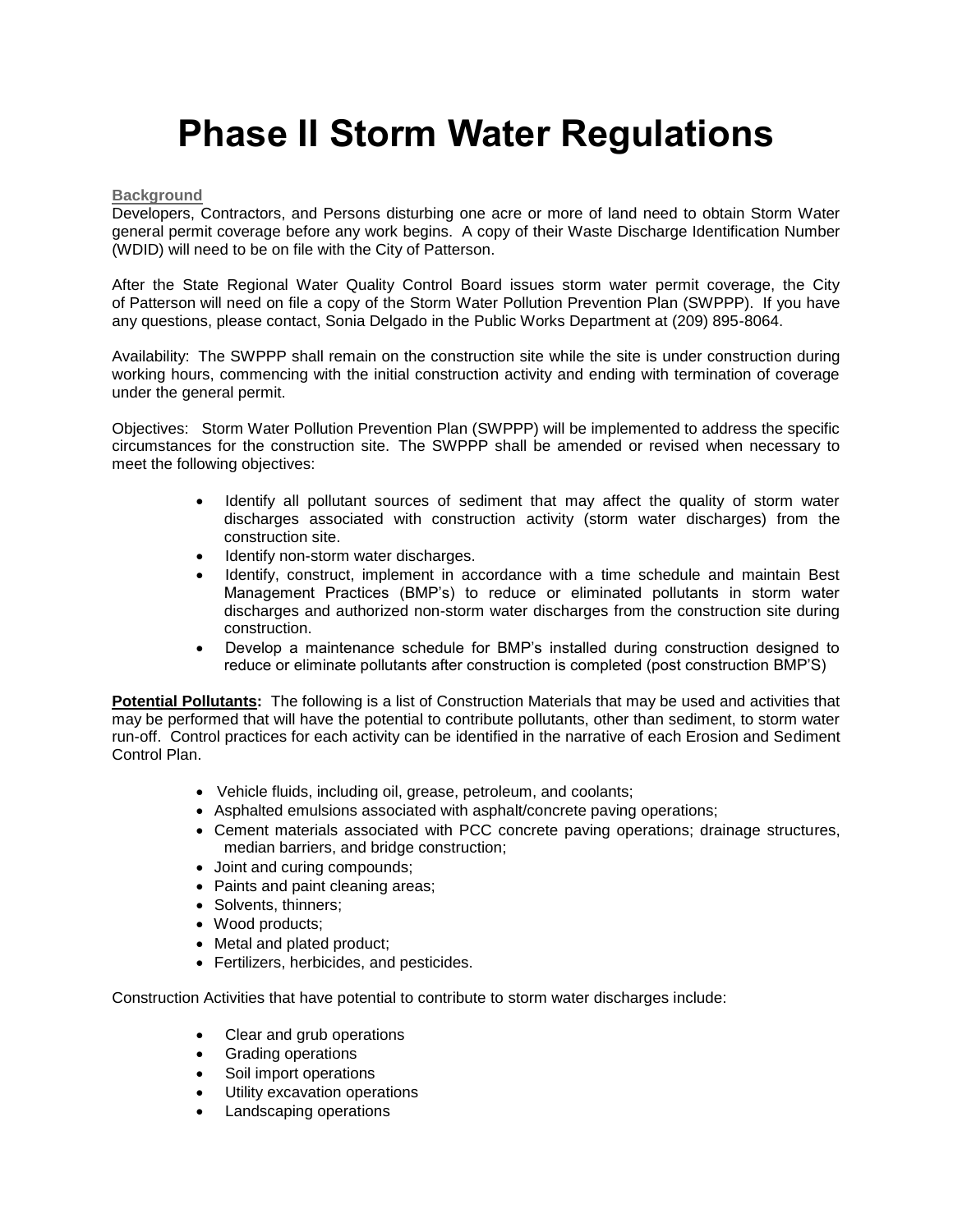Some Best Management Practice examples below. BMP's used on some sites will consist of:

- Fiber rolled wattles
- 20' straw sediment logs
- Gravel bags (3/4" rock and larger)
- Permiter protection
- Slope protection
- Stabilized construction entrance
- Uncompleted drain inlet protection
- Completed drain inlet protection
- Pre-pave manhole protection
- Posted storm water pollution prevention enforced on site

## **Waste Management and Disposal:**

The contractor shall, at all times, keep property on which work is in progress, an the adjacent property, free from the accumulation of waste material or rubbish caused by employees or the work. This shall be interpreted to mean that the workplace shall be kept excessively clean. The contractor shall be responsible for providing waste receptacles on the job site and informing all employees that no litter will be allowed on the project site. On completion of the construction, the contractor shall remove all temporary structures, rubbish and waste materials resulting from operations.

## Clean Water Act (CWA) – [40CFR 100-140 and 400-470]

The Clean Water Act (CWA) is the basic Federal Law governing water pollution control in the United States. It regulates discharges into surface waters from all types of sources (municipal, industrial, and non-point sources). The most applicable provisions of the CWA effecting industry include:

> Spills of oil and Hazardous Substances, the National Pollutant Discharge Elimination System (NPDES) Permit Program, and Storm Water Program.

The Storm Water Permit Program requires affected facilities to submit applications that include a site map showing the topography of the site, including:

- Drainage and discharge structures;
- The drainage area of each storm water outfall;
- Paved areas and buildings within each drainage area:
- Areas used for outdoor storage or disposal;
- Each existing structural control measure to reduce pollutants in storm water runoff, materials loading and access areas;
- Areas where pesticides, herbicides, soil conditioners, and fertilizers are applied;
- Each of the sites hazardous waste treatment, storage or disposal facilities;
- Springs and other surface water bodies that receive storm water discharges.

An estimation of the area of impervious surfaces, the total area drained by each outfall, and a description of the storage, handling and disposal of "significant materials in the three years prior to the submittal of the application must also be documented." A certification that all outfalls have been tested or evaluated for the presence of non-storm water discharges that are not covered by an NPEDS permit must be made, and this certification must include a description of the method used, dates, and the observed onsite drainage points.

Quantitive data based on samples collected during storm events must be documented from all outfalls for the following: